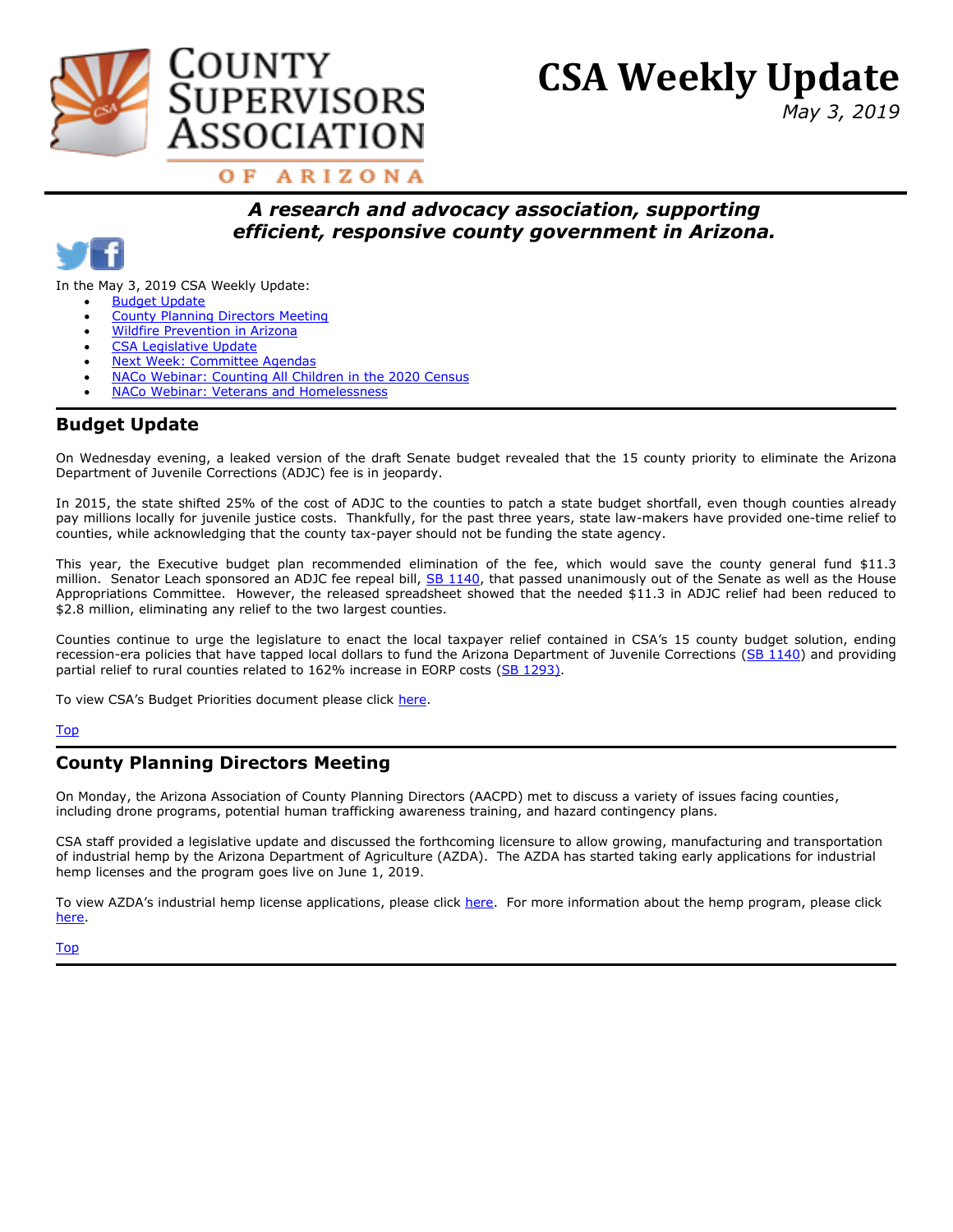## <span id="page-1-0"></span>**Wildfire Prevention in Arizona**

With the heavy winter rain in many areas across Arizona, it is predicted that some areas may see less fire activity this season, while other areas could see increased fire activity. The Arizona Department of Forestry and Fire Management (AZDFFM) lists many different resources that Arizonans can use during wildfire season. Southwest Wildfire Awareness Week was held April 7-13<sup>th</sup> this year; a collaboration between the AZDFFM, the Bureau of Land Management, U.S. Fish and Wildfire Service, Bureau of Indian Affairs, National Park Service, and the New Mexico State Forestry Division. The theme of Southwest Wildfire Awareness Week was "Prevention today for protection tomorrow." To view suggestions and information provided by the AZDFFM, please click [here.](https://dffm.az.gov/2019-wildfire-awareness-week)

In early 2019, the AZDFFM released their new mobile phone application that provides individuals with notifications, current news information, fire prevention tips, and a Q&A page. To download the app, search "Arizona Department of Forestry and Fire Management" in the Apple or Google Play stores.

For additional wildfire resources and up to date information on wildfires, please visit the following sources: [Arizona Fire Restrictions: Map](https://firerestrictions.us/az/) [Arizona Interagency Wildfire Prevention](https://wildlandfire.az.gov/) [Arizona State Forestry Division](https://dffm.az.gov/) Arizona [Wildfire Watch: Map](https://wildlandfire.az.gov/wildfire-news) [Forest Service Active Fire Map](https://fsapps.nwcg.gov/?sensor=modis&extent=conus)

#### [Top](#page-0-2)

#### <span id="page-1-1"></span>**CSA Legislative Update**

Today, May 3<sup>rd</sup> marks the 110<sup>th</sup> day of session. This week, the House and Senate passed an additional 40 bills to the Governor, to reach a total of 211, with a total of 17 memorials/resolutions as well, and a total of 6 vetoed bills.

The Governor vetoed 3 bills this week including: 1) [HB 2596 public land management; sovereign immunity](https://apps.azleg.gov/BillStatus/GetDocumentPdf/467014) (Finchem); 2) [SB 1141](https://apps.azleg.gov/BillStatus/GetDocumentPdf/468502)  [distracted driving](https://apps.azleg.gov/BillStatus/GetDocumentPdf/468502) (Mesnard); and 3) [SB 1164 ombudsman-citizens aide; executive session; access](https://apps.azleg.gov/BillStatus/GetDocumentPdf/466195) (D. Farnsworth).

To view the Governor's veto letters please click on the following links [HB 2596,](https://apps.azleg.gov/BillStatus/GetDocumentPdf/470893) [SB 1141,](https://apps.azleg.gov/BillStatus/GetDocumentPdf/470793) [SB 1164.](https://apps.azleg.gov/BillStatus/GetDocumentPdf/470892)

The status of CSA's legislative agenda package is as follows:

- 1) CSA Legislative Budget Priorities
	- [SB 1140 county contributions; committed youth; repeal](https://www.azleg.gov/legtext/54leg/1R/bills/SB1140S.pdf) (*Leach*), is waiting in Rules as the budget is negotiated.
	- [SB 1293 appropriations; EORP contributions; counties](https://www.azleg.gov/legtext/54leg/1R/bills/SB1293P.pdf) (*Gowan*), is waiting in Rules as the budget is negotiated.
	- [HB 2702 TPT; marketplace facilitators; nexus](https://www.azleg.gov/legtext/54leg/1R/bills/HB2702P.pdf)</u> (Toma), pending action by the House Rules Committee, but is not expected to move forward and will need to be part of budget negotiations or part of a comprehensive tax package.
- 2) [HB 2467 NOW: committees;](https://www.azleg.gov/legtext/54leg/1R/adopted/H.2467NATURAL%20RESOURCES%20ENERGY%20%20WATER.pdf) west basin water users (Cobb), was moved through COW and is pending 3<sup>rd</sup> Read in the Senate.
- 3) [SB 1084 funeral; last illness; expenses; lien](http://www.azleg.gov/legtext/54leg/1R/bills/SB1084S.pdf) (*Borrelli*), was 3<sup>rd</sup> Read in the House and sent to the Governor's office.

#### [Top](#page-0-2)

#### <span id="page-1-2"></span>**Next Week: Committee Agendas**

 The [Senate Higher Education and Workforce Development Committee](https://www.azleg.gov/agendas/05080107121.pdf) will meet on Wednesday, May 8, at 11:00 am in Senate Hearing Room 1

#### [Top](#page-0-2)

## <span id="page-1-3"></span>**NACo Webinar: Counting All Children in the 2020 Census**

Together with the Count All Kids Campaign, NACo will be hosting the "Counting All Children in the 2020 Census: What Counties Need to Know And What They Can Do" webinar. The undercount of children has been growing over the last 40 years, and research shows that one in 10 young children were missed in the 2010 Decennial Census. If each of those children would have been counted correctly, it would have amounted in states receiving over half a billion dollars more each year in funding from federal programs.

This webinar will discuss why counting children helps them thrive, which children are at risk for being missed in the Census, why those children are being missed, what tools the Count All Kids Campaign is developing to improve the count of children, and what steps counties can take now and in 2020 for the Census count. To learn more about the Count All Kids Campaign, please click [here.](https://countallkids.org/) The webinar will be held on Tuesday, May 14<sup>th</sup> at 11:00 am. For more information and to register for this webinar, please click [here.](https://www.naco.org/events/counting-all-children-2020-census-what-counties-need-know-and-what-they-can-do)